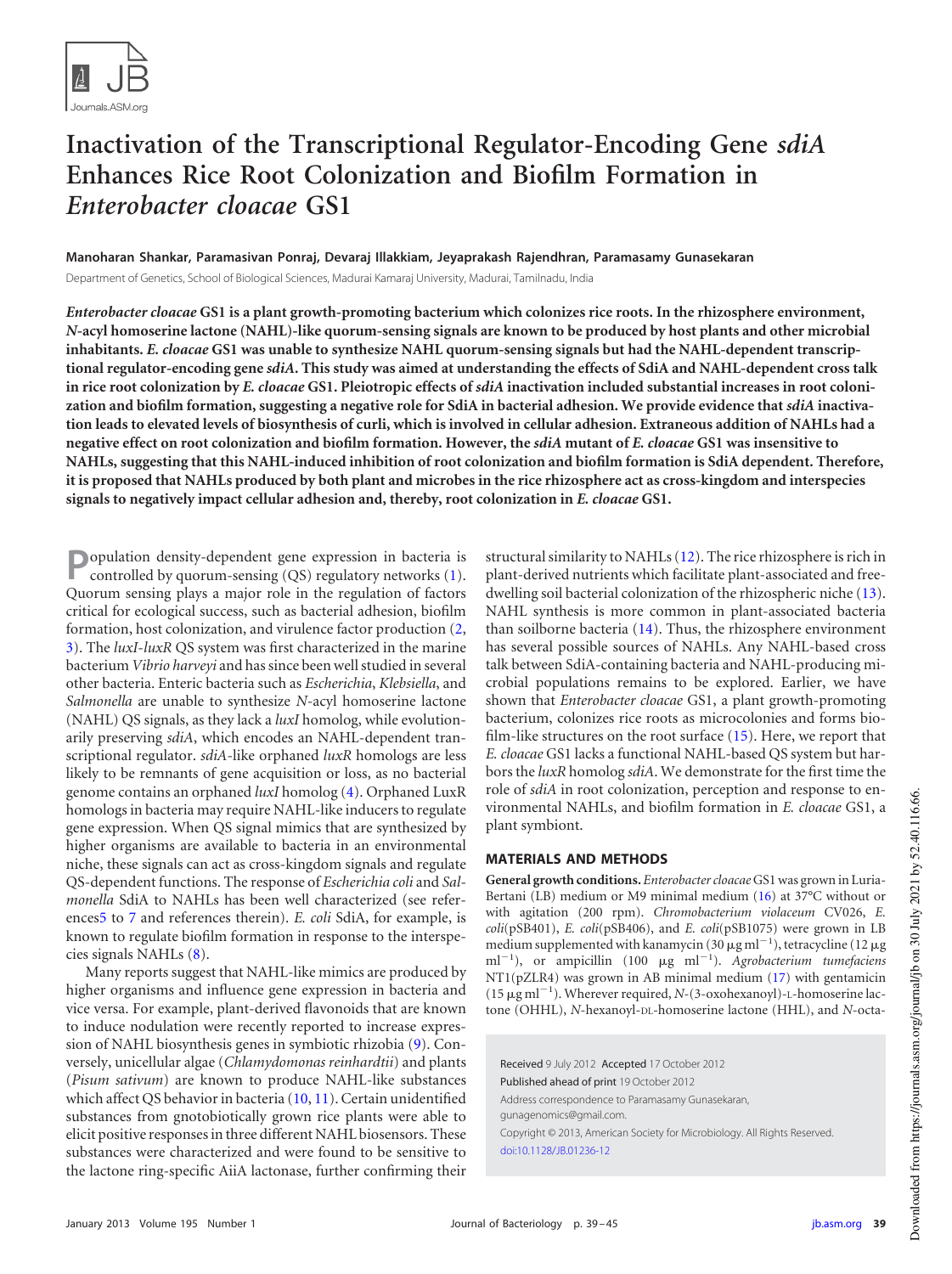<span id="page-1-0"></span>

| TABLE 1 Primers used in this study |  |  |  |  |
|------------------------------------|--|--|--|--|
|------------------------------------|--|--|--|--|

| Primer<br>name <sup>a</sup> | Targeted<br>gene/region | Sequence $(5'-3')^b$          |
|-----------------------------|-------------------------|-------------------------------|
| SAF1                        | sdiA                    | TTAGCGTTCAATTTGCTCCAGATG      |
| SAF <sub>2</sub>            |                         | GATATCAGTCAGATAAGCCCCGTC      |
| SABam1                      |                         | TTTGGATCCTTTAGCGTTCAATTTGCTCC |
| SABam2                      |                         | AAAGGATCCGATATCAGTCAGATAAGCCC |
| QcsgBF                      | csgB                    | CTGGATAATCATGGCGGTGTT         |
| QcsgBR                      |                         | AACCGCGCGAATGTTGA             |
| QcsgAF                      | csgA                    | AAGCCAACCTGGTGCACAGT          |
| QcsgAR                      |                         | CATCGACCAATGGAATAGCAAA        |
| QcsgDF                      | csgD                    | AACTGCGTATTGGTGCTTCAAA        |
| QcsgDR                      |                         | CCTGCGTGCGATTTTTAACA          |
| ObcsAF                      | hcsA                    | <b>TGCCAATGCCCATATTCTGA</b>   |
| ObcsAR                      |                         | TCGTCACGATGGATCACCAT          |
| QrpoBF                      | rpoB                    | GCAACTTGTTGTCGCGGATT          |
| QrpoBR                      |                         | TCGACCGTCGTCGTAAGCT           |

*a* Primer names prefixed with Q were used for quantitative RT-PCR.

*<sup>b</sup>* Relevant restriction sites are underscored.

noyl-DL-homoserine lactone (OHL) (Fluka, Sigma-Aldrich) were dissolved in acetonitrile and used at the required concentrations. To study the effect of NAHLs on root colonization and biofilm formation, media were supplemented with OHHL at a final concentration of  $1 \mu M$ . Sterile filter paper discs loaded with 200 pmol of each NAHL were used in disc diffusion assays.

**Extraction and detection of NAHLs and NAHL-like mimics.** NAHLs from spent media and NAHL-like mimics from sterile rice root tissue and exudate were extracted with an equal volume of acidified ethyl acetate (0.1%, vol/vol) as described earlier [\(12\)](#page-5-10). Concentrated (100-fold) extracts of spent media or root exudates were separated by thin-layer chromatography using methanol (60%, vol/vol) as the mobile phase. Developed chromatograms were overlaid with soft-agar suspensions of biosensor strains such as *A. tumefaciens* NT1(pZLR4) [\(18\)](#page-6-5), *C. violaceum* CV026 [\(19\)](#page-6-6), and *E. coli*(pSB401), *E. coli*(pSB406), and *E. coli*(pSB1075) [\(20\)](#page-6-7) and incubated at 30°C for 12 h. Chromatograms overlaid with *A. tumefaciens* NT1(pZLR4) and*C. violaceum*CV026 were monitored for the appearance of blue and purple spots, respectively. Bioluminescence around NAHL spots was monitored using a Biospectrum AC imaging system (UVP, Upland, CA) for chromatograms overlaid with *E. coli*(pSB401), *E. coli*(pSB406), and *E. coli*(pSB1075). Sterile medium extracts concentrated to the same levels served as negative controls, and standard OHHL served as a positive control, while acetonitrile served as a solvent control.

**Detection of SdiA in** *E. cloacae* **GS1 and construction of an** *sdiA* **mutant.** SdiA function in *E. cloacae* GS1 was detected by an NAHL disc diffusion assay, using the plasmid biosensor pBA405, which contains an SdiA-NAHL complex-activated promoter upstream of the *luxCDABE* operon [\(7\)](#page-5-5). To test whether NAHL mimics from rice roots activate SdiA and induce bioluminescence in *E. cloacae* GS1(pBA405), a soft-agar suspension of this strain was overlaid on surface-sterilized and germinated rice seeds. Bioluminescence was monitored using a Biospectrum AC imaging system (UVP, Upland, CA) after incubation for 6 h. Synthetic OHHL, HHL, and OHL (Fluka, Sigma-Aldrich) at 200 pmol were used as positive controls, while acetonitrile served as the negative control.

A 951-bp region containing *sdiA*was amplified from the *E. cloacae* GS1 genome using primers SAF1 and SAF2 [\(Table 1\)](#page-1-0) on an Eppendorf Mastercycler with the following cycling conditions: 94°C for 10 min; 30 cycles of 95°C for 30 s, 55°C for 30 s, 72°C for 1 min; and 72°C for 5 min. The amplified fragment was cloned into pTZ57R/T (Fermentas, Opelstrasse, Germany) to obtain pTZS, the insert in which was verified by sequencing of both strands (Macrogen, Seoul, South Korea). A kanamycin resistance cassette flanked with SmaI sites was introduced into a unique EcoRV site at position 655 of *sdiA* in pTZS to yield pTZSK. This inactivated *sdiA* was amplified with *Pfu* DNA polymerase and inserted into the SpeI site of suicide vector pIVETP [\(21\)](#page-6-8) blunted with T4 DNA polymerase, to yield pIVETS, which was then mobilized into *E. cloacae* GS1 from *E. coli* S-17. Transconjugants which arose due to a double homologous recombination event were selected on kanamycin (30  $\mu$ g ml<sup>-1</sup>) and screened for tetracycline (12  $\mu$ g ml<sup>-1</sup>) sensitivity. These mutants were further screened by PCR to verify the insertional inactivation of *sdiA* on the *E. cloacae* GS1 genome. The loss of SdiA activity was also confirmed by a pBA405-based NAHL disc diffusion assay with the wild type as the positive control. To eliminate the possibility of secondary mutations, the *sdiA* mutant was complemented in *trans*with wild-type *sdiA*. Wild-type *sdiA*, along with its native promoter, was amplified from *E. cloacae* GS1 genomic DNA using primers SABam1 and SABam2 [\(Table 1\)](#page-1-0) and cloned into the unique BamHI site of the low-copy-number vector pBR322. This construct, pBsdiA, was introduced into *E. cloacae* GS1 sdiA::Km<sup>r</sup> to generate the complemented strain *E. cloacae* GS1 sdiA::Km<sup>r</sup>(pBsdiA).

**Rice root colonization assay.** The colonization abilities of *E. cloacae* GS1 and its *sdiA* mutant were studied as described earlier [\(15\)](#page-6-2). In brief, gnotobiotic rice plants grown in nutrient solution at  $25 \pm 1$ °C were inoculated with  $\sim$  10<sup>8</sup> CFU of the wild type or mutant. At 7 days postinoculation, the counts of root-colonizing bacteria were determined by vortexing the aseptically excised root in the presence of saline and glass beads and standard plate counting. Wherever necessary, the nutrient solution was supplemented with OHHL  $(1 \mu M)$ . To test for competitive root-colonizing ability,  $\sim$  10<sup>8</sup> CFU each of the wild type and mutant was coinoculated. The total *E. cloacae* population on inoculated roots was recovered on LB medium and screened on LB medium containing kanamycin  $(30 \mu g)$ ml-1 ) to discriminate the mutant from the wild type. Counts of *E. cloacae* GS1 and its *sdiA* mutant were expressed as a percentage of the total viable number of CFU recovered from inoculated plants. Colonization experiments, individual or competitive, were performed thrice independently with a minimum of five replicates in each experiment.

**Biofilm formation, atomic force microscopy, and Congo red binding assay.** For quantitation of biofilm formation on polystyrene, the assay described earlier [\(22\)](#page-6-9) was adapted, with modifications. Wild-type, mutant, and complemented *sdiA* mutant cultures at an optical density at 600 nm (OD $_{600}$ ) of 0.8 were diluted 1:100 (vol/vol) into fresh LB medium without NaCl. Wherever necessary, OHHL was supplemented to a final concentration of 1  $\mu$ M. This diluted culture was then split into aliquots of 2.5 ml and placed into each well of a 24-well microtiter plate. Appropriate sterile medium served as a negative control. After 48 h growth at 25°C, mature biofilms were washed thrice with sterile saline, air dried, stained with crystal violet (0.5%, wt/vol), washed to remove unbound crystal violet, and then air dried. The crystal violet bound on 24-well polystyrene plates was then solubilized with absolute ethanol, and the absorbance at 590 nm was measured. The mean of five replicates from one of the three independent experiments is presented, with error bars indicating standard deviations (SDs). Interface biofilms were cultivated on glass as described earlier [\(23\)](#page-6-10) in LB medium without NaCl at 25°C. Mature biofilms on glass slides were washed thrice, stained with crystal violet, air dried, observed, and photographed under a light microscope (Eclipse Ti; Nikon, Melville, NY), and the architecture was analyzed. Images of each layer of the biofilm were sewn together using the multiple-images sewing feature available in the NIS elements-D program.

Interface biofilms on glass slides were also visualized using atomic force microscopy to visualize finer details [\(24\)](#page-6-11). Air-medium interface biofilms were imaged with an A100SGS instrument (APE Research, Trieste, Italy). Imaging was carried out by noncontact mode using a V-shaped silicon nitride cantilever resonating at a frequency of 289 kHz. The images were processed using the Gwyddion program and visually evaluated for aggregation, extracellular matrix, and the robustness of the biofilm. A Congo red binding assay was adapted, with modifications [\(25\)](#page-6-12). *E. cloacae* GS1, the *sdiA* mutant, and the complemented *sdiA* mutant were streaked onto LB medium without NaCl supplemented with Congo red (50  $\mu$ g  $\text{mI}^{-1}$ ) and Coomassie brilliant blue (6.25  $\mu \text{g mI}^{-1}$ ) and incubated at 25°C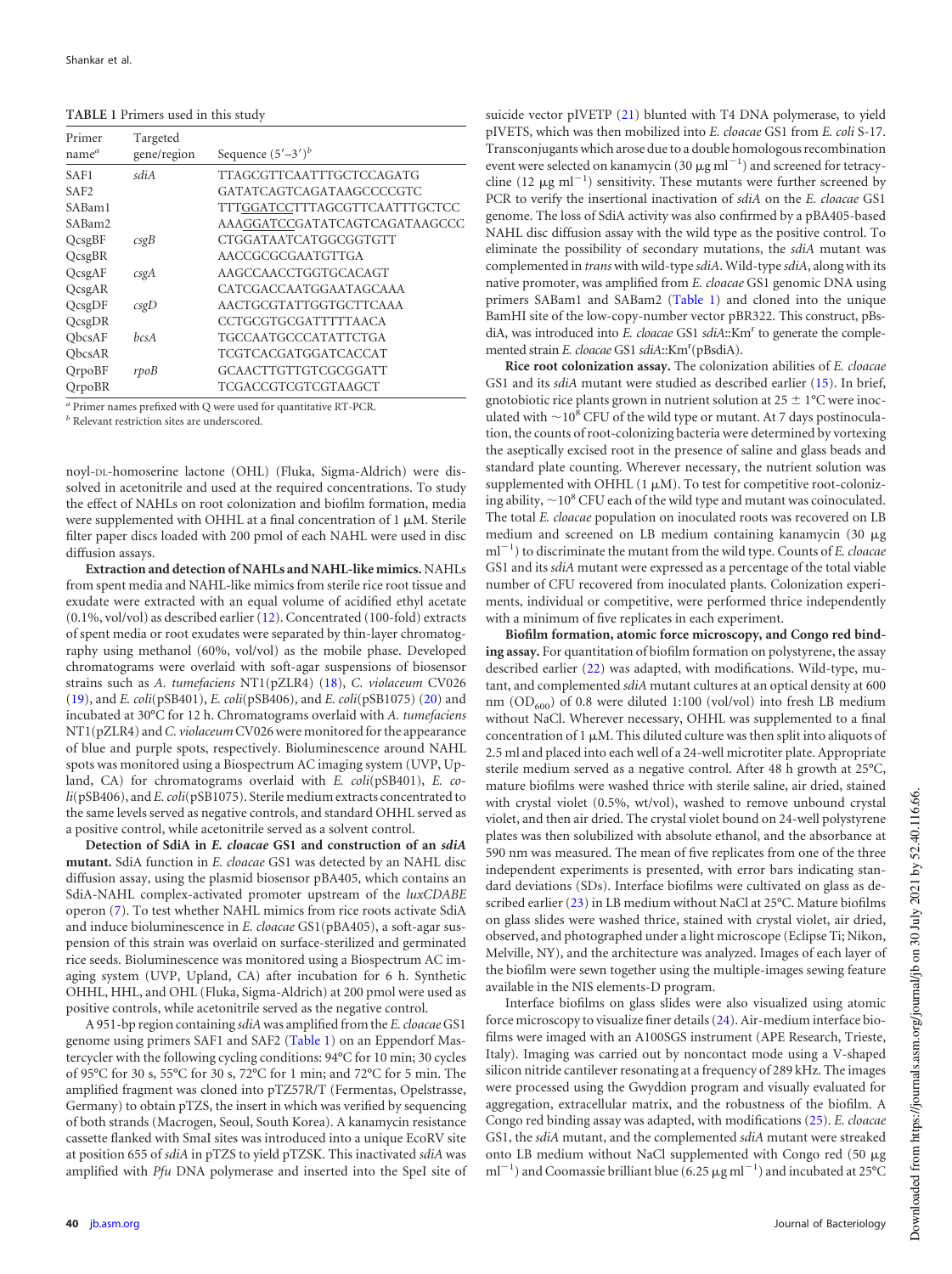

<span id="page-2-0"></span>**FIG 1** Thin-layer chromatography of rice root exudate extracts and assay for NAHL mimics. (a) Thin-layer chromatography of standard OHHL (lane 1), extract of sterile nutrient solution (lane 2), extract of the spent nutrient solution in which rice seedlings were grown for 10 days (lane 3), extract of the gnotobiotically grown rice root tissue (lane 4), and acetonitrile (lane 5). Chromatograms were developed by overlaying sheets with a soft-agar suspension of the NAHL biosensor *A. tumefaciens* NT1(pZLR4). (b) Bioluminescence of *E. cloacae* GS1(pBA405) (wild type [W]) and the absence of bioluminescence in E. cloacae GS1 sdiA::Km<sup>r</sup>(pBA405) (mutant [M]) 6 h after overlaying on 3-day-old, surface-sterilized, and germinated rice seeds. Sterile filter paper discs containing 200 pmol of *N*-(3-oxohexanoyl)-L-homoserine lactone overlaid with *E. cloacae* GS1(pBA405) served as a positive control (P).

for 48 h before being scanned on a high-resolution gel scanner (UTA 1100; Amersham Biosciences, Uppsala, Sweden).

**Quantitative reverse transcription-PCR (RT-PCR).** Primer pairs producing ~120-bp products specific to curli biosynthetic genes *csgB*, *csgA*, and *csgD*, a cellulose biosynthetic gene *bcsA*, and an endogenous control (*rpoB*) were designed using Primer Express (version 3.0) software [\(Table 1\)](#page-1-0). *E. cloacae* GS1 and its *sdiA* mutant were grown for 8 h statically at 25°C in LB medium without NaCl. Total RNA was prepared from these cultures using the Qiagen RNeasy protocol. Following DNase treatment, cDNA was synthesized by random priming using a RevertAid first-strand cDNA synthesis kit according to the manufacturer's instructions. Synthesized cDNA was quantified, and 100 ng was supplied as the template for quantitative PCR performed in a total reaction volume of  $25 \mu$ , as instructed by the Qiagen QuantiFast SYBR green PCR kit manual, on an Applied Biosystems 7500 real-time PCR system. Two independent experiments were performed, where expression of each gene was measured in triplicate. The wild-type gene expression was used as a calibrator to determine the relative change in gene expression.

### **RESULTS AND DISCUSSION**

**Rice root exudate contains NAHL-like substances that activate SdiA in** *E. cloacae* **GS1.** Extracts of the spent nutrient solution after rice seedling growth under gnotobiotic conditions and extracts of sterile root tissue were found to activate the *traI*-*traR*based NAHL biosensor *A. tumefaciens* NT1(pZLR4), as shown by



<span id="page-2-1"></span>**FIG 2** Disc diffusion assay for detection of SdiA activity in *E. cloacae* GS1. Sterile filter paper discs impregnated with acetonitrile (negative control [N]) or 200 pmol of OHHL, HHL, and OHL were placed on an LB agar plate and overlaid with a soft-agar suspension of *E. cloacae* GS1(pBA405) (a) or *E. cloacae* GS1 *sdiA*::Km<sup>r</sup> (pBA405) (b). After incubation at 37°C for 6 h, the plates were imaged with a charge-coupled-device camera to detect SdiA-dependent, NAHL-induced bioluminescence.

the appearance of a spot slightly below the standard OHHL when analyzed by thin-layer chromatography [\(Fig. 1a\)](#page-2-0). This confirmed that NAHL-like compounds were produced by rice roots and were found in the root exudates. Production of NAHL mimics by plant tissues has been shown before [\(10,](#page-5-8) [12\)](#page-5-10). In the natural environment, the rhizosphere contains a mixture of beneficial and pathogenic bacteria producing their cognate NAHLs [\(26,](#page-6-13) [27\)](#page-6-14). Thus, the rice rhizosphere environment is likely to contain NAHLs and NAHL mimics from microbial and plant sources, respectively, which could affect population density-dependent functions in bacteria.

To test whether *E. cloacae* GS1 produces NAHLs, we examined the concentrated extracts of *E. cloacae* GS1 culture supernatants in different media for the presence of NAHLs with biosensors such as *A. tumefaciens* NT1(pZLR4), *C. violaceum* CV026, *E. coli*(pSB401), *E. coli*(pSB406), and *E. coli*(pSB1075). None of the NAHL biosensors used responded to the *E. cloacae* GS1 culture supernatant extracts. Analysis of the recently sequenced genome (GenBank accession number AJXP00000000.1) of *E. cloacae* GS1 indicated the absence of any *luxI* homolog which is essential for synthesis of NAHLs but showed the presence of SdiA, one of the well-studied LuxR-family transcriptional regulators. PCR with primers SAF1 and SAF2 produced a single 951-bp amplified product containing *sdiA* as a 723-bp open reading frame. The deduced protein sequence was 240 amino acids long and contained conserved domains belonging to autoinducer binding (Autoind\_ bind) and helix-turn-helix (HTH) superfamilies, which are characteristic of LuxR-family transcriptional regulators. Functional SdiA in *E. cloacae* GS1 was detected by transforming this strain with the biosensor plasmid pBA405 containing an SdiA-NAHL complex-activated promoter upstream of the *luxCDABE* operon. Observation of bioluminescent zones around discs impregnated with NAHLs overlaid with *E. cloacae* GS1(pBA405) and the absence of bioluminescent zones when NAHL-impregnated discs were overlaid with *E. cloacae* GS1 *sdiA*::Km<sup>r</sup> (pBA405) confirmed the SdiA function in the parent strain and the absence of the same in the *sdiA* mutant [\(Fig. 2\)](#page-2-1). We wanted to understand why *E. cloacae* GS1 had preserved a response regulator for a QS signal which it was unable to synthesize. SdiA of *E. coli* and *Salmonella* has been reported to regulate gene expression in response to environmental NAHLs. When *E. cloacae* GS1(pBA405) was overlaid on surface-sterilized and germinated rice seeds, a diffused zone of bioluminescence appeared around the seeds. However, such bio-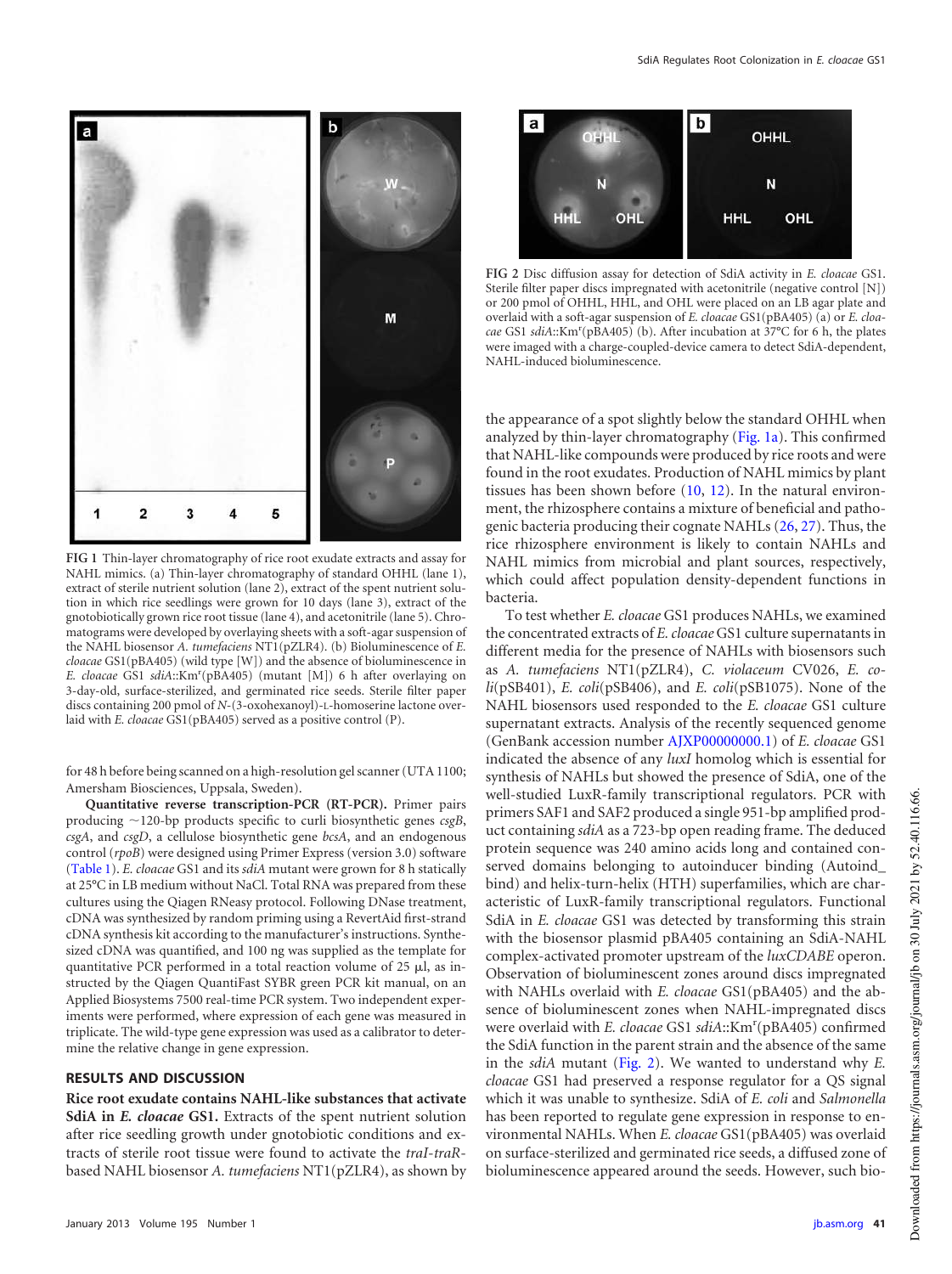

<span id="page-3-0"></span>**FIG 3** Rice root colonization by wild-type *E. cloacae* GS1 (ECGS1) and its isogenic *sdiA*::Km<sup>r</sup> mutant (ECGS1 *sdiA*::Km<sup>r</sup> ) individually (a) and competitively (b). All colonization experiments were performed thrice independently with at least 4 replicates per experiment. Data shown are the means of replicates from one representative experiment, and error bars indicate SDs. In competitive colonization, counts of the wild type and mutant are expressed as a percentage of the total viable cells recovered per root.  $*$ , significant differences in relation to the wild type ( $P \le 0.01$ ).

luminescent zones were absent when the *sdiA* mutant containing pBA405 was overlaid on germinated rice seeds [\(Fig. 1b\)](#page-2-0). These results confirmed that NAHL mimics were produced by the germinated rice seeds and induced SdiA-dependent bioluminescence in *E. cloacae* GS1(pBA405), while they were unable to do so in the *sdiA* mutant background. It is known that cell-cell communications at the cross-kingdom level between plant hosts and their microbial symbionts play a regulatory role in host colonization (see references [28](#page-6-15) and [29](#page-6-16) and references therein). Thus, it was proposed that *E. cloacae* GS1 *sdiA* could be conserved in evolution to sense and regulate gene expression in response to environmental NAHLs in the rice rhizosphere. Thus, to gain a deeper insight into the pleiotropic effects that SdiA may have on root colonization in *E. cloacae* GS1,*sdiA*was disrupted and the resulting mutant was characterized *in vitro* and *in planta*.

**The** *sdiA* **mutant of** *E. cloacae* **GS1 shows improved rice root colonization and biofilm formation.** Disruption of *sdiA* in the mutant strain was confirmed by PCR and an NAHL disc diffusion assay. The absence of bioluminescent zones around discs impregnated with different NAHLs and overlaid with the *sdiA* mutant containing pBA405 confirmed the loss of SdiA function in *E. cloacae* GS1 [\(Fig. 2b\)](#page-2-1). When inoculated on rice roots, the *sdiA* mutant efficiently colonized rice roots and displayed a 4-fold significant increase in population ( $P < 0.01$ ) over that of the wild type in 7 days [\(Fig. 3a\)](#page-3-0). Similarly, when the wild type and *sdiA* mutant were allowed to compete for the same rhizospheric niche, the *sdiA* mutant clearly outcompeted the wild type, forming 85% of the total population recovered from the roots, while the wild type

formed only 15% of the same [\(Fig. 3b\)](#page-3-0). These observations imply that inactivation of *sdiA* improves rice root colonization and also provides a competitive advantage to the *sdiA* mutant over the wild type during root colonization. The in *trans* complemented *sdiA* mutant achieved population sizes similar to those of the wild type on rice roots over the 7-day period, eliminating the possibility of secondary mutations [\(Table 2\)](#page-3-1). These findings are similar to those in an earlier report [\(25\)](#page-6-12) on *E. coli* O157:H7 where inactivation of *sdiA* led to a significant increase in cellular adhesion and biofilm formation.

Earlier reports have shown that mutations in *sdiA* significantly alter biofilm formation by *E. coli* in response to NAHLs (see reference [30](#page-6-17) and references therein). Similarly, significant differences in the architecture, robustness, quality, and quantity of *E. cloacae* GS1 and its *sdiA* mutant biofilms were visualized by light microscopic observation of the air-medium interface biofilm. A thin layer of cells formed on the air side of the wild-type biofilm, while it was a thick layer of cells cemented together by a matrix that formed on the air side in the case of the *sdiA* mutant biofilm [\(Fig. 4a\)](#page-4-0). Quantification of biofilm-forming ability, as described in Materials and Methods, indicated a 1.6-fold, significant increase  $(P < 0.001)$  in the biofilm-forming ability of the *sdiA* mutant over that of the parent strain [\(Fig. 4b\)](#page-4-0). These findings further substantiated our hypothesis of an overall increase in cellular adhesion to biotic and abiotic surfaces upon *sdiA* inactivation. Atomic force microscopy analysis of the wild-type and *sdiA* mutant biofilms revealed that the thick layer observed in the mutant biofilms was a matrix that cemented the cells together. Clear im-

<span id="page-3-1"></span>TABLE 2 Sensitivity of *E. cloacae* GS1 and the complemented *sdiA* mutant to 1  $\mu$ M OHHL during root colonization and biofilm formation<sup>a</sup>

| Strain                                        |                  | Root colonization (no. of CFU $g^{-1}$ fresh<br>root wt $[10^{10}]$ ) with: |                  | Biofilm formation $OD_{500}$ with: |  |
|-----------------------------------------------|------------------|-----------------------------------------------------------------------------|------------------|------------------------------------|--|
|                                               | Acetonitrile     | $1 \mu M$<br>OHHI.                                                          | Acetonitrile     | $1 \mu M$<br>OHHL                  |  |
| E. cloacae GS1                                | $0.31 \pm 0.03$  | $0.14 \pm 0.02$                                                             | $0.87 \pm 0.05$  | $0.70 \pm 0.07$                    |  |
| E. cloacae GS1 sdiA::Km <sup>r</sup>          | $1.25 \pm 0.14*$ | $1.19 \pm 0.30^*$                                                           | $1.47 \pm 0.13*$ | $1.50 \pm 0.09*$                   |  |
| E. cloacae GS1 sdiA::Km <sup>r</sup> (pBsdiA) | $0.19 \pm 0.13$  | $0.097 \pm 0.08$                                                            | $0.72 \pm 0.08$  | $0.89 \pm 0.04$                    |  |

*<sup>a</sup>* The *sdiA* mutant was insensitive to the presence of OHHL. Biofilm assays and colonization experiments were performed thrice independently with at least 4 replicates each. Data shown are the means from one such experiment.  $*$ , significant differences in relation to the wild type ( $P < 0.01$ ).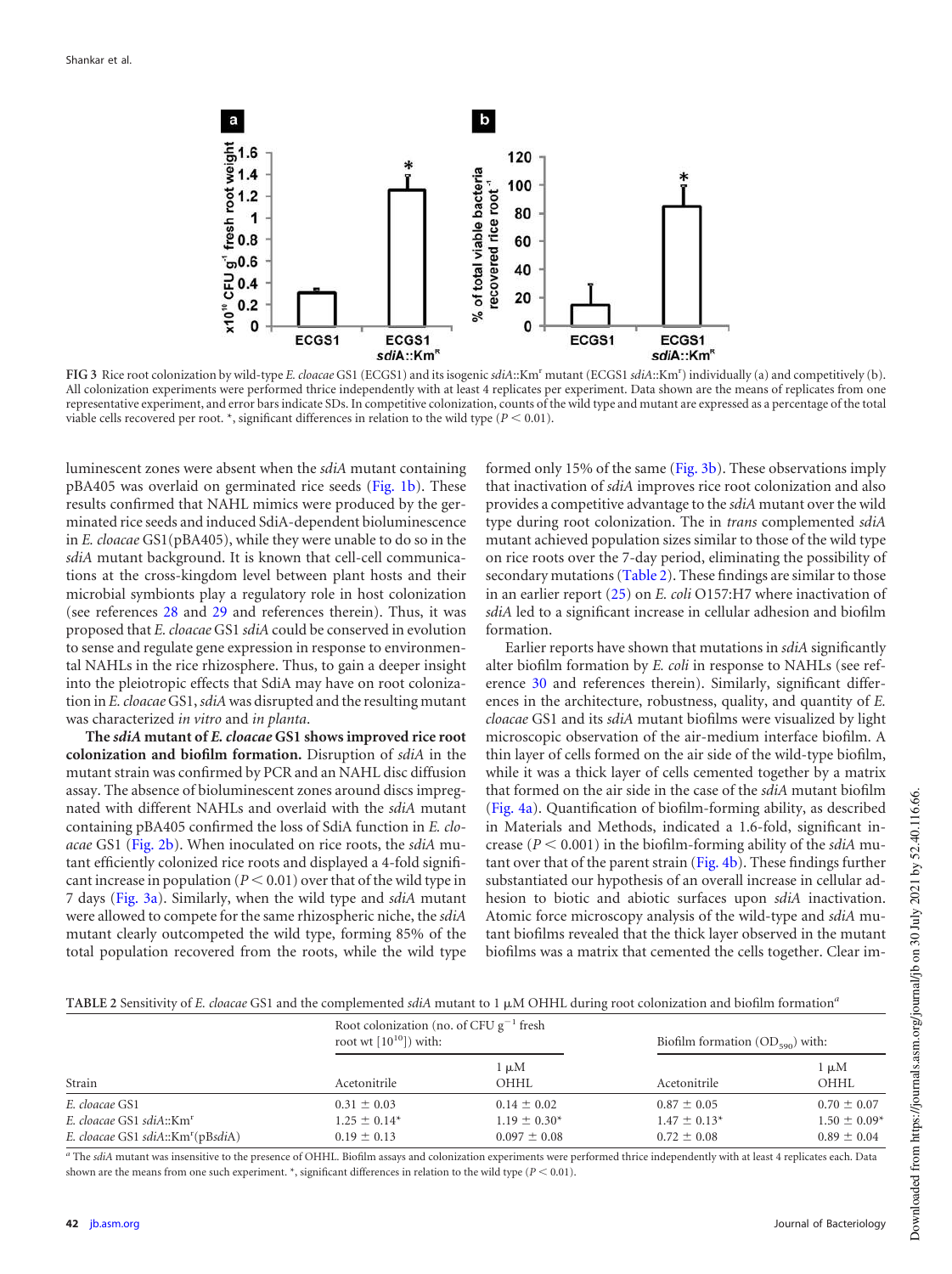

<span id="page-4-0"></span>**FIG 4** Biofilm formation by wild type and *sdiA* mutant of *E. cloacae* GS1. (a) Interface biofilms of *E. cloacae* GS1 (ECGS1) and its *sdiA* mutant (ECGS1 sdiA::Km<sup>r</sup>) grown on glass slides observed by light microscopy after crystal violet staining showing significant differences in biofilm architecture. (b) Biofilm formation by *E. cloacae* GS1, its *sdiA* mutant, and the *sdiA* mutant complemented in *trans* on polystyrene quantified by crystal violet staining and measurement of the absorbance at 590 nm. The assay was performed thrice independently with five replicates each. Data shown are the means from one such experiment, and error bars indicate SDs. \*, significant differences in relation to the wild type ( $P < 0.001$ ). (c) Atomic force micrographs of *E. cloacae* GS1 and its*sdiA* mutant showing cellular aggregates (CA). A matrix-like structure (M) encapsulating the cellular aggregates of the *sdiA* mutant is noted.

ages of cells forming cellular aggregates from the *E. cloacae* GS1 biofilms are shown in [Fig. 4c.](#page-4-0) It was difficult to image individual cells forming the *sdiA* mutant aggregates due to this thick extracellular cementing matrix. Enterobacterial adhesion, invasion, and resistance to antibacterials are known to be mediated by formation of an extracellular matrix comprised of cellulose and curli fimbriae [\(31\)](#page-6-18). In *E. coli* O157:H7, the expression of genes encoding fimbrial structures that are essential for bacterial adhesion was significantly higher in an *sdiA* mutant strain than the parent. It was proposed that this increase in curli fimbria production increased attachment of *E. coli* to HEp-2 cells 2-fold, which may contribute toward better colonization and pathogenesis [\(25\)](#page-6-12). To verify whether *sdiA* inactivation in *E. cloacae* GS1 causes curli fimbria/ cellulose overproduction, the wild type and *sdiA* mutant were plated on medium containing Congo red, which stains both curli and cellulose. *E. cloacae* GS1 produced pale red colonies, while its isogenic *sdiA* mutant produced pale red colonies with dark red

centers (a fish eye-like appearance), as shown in [Fig. 5a,](#page-5-11) which is characteristic of curli/cellulose overproduction. When complemented with functional *sdiA*, *E. cloacae* GS1 *sdiA*::Km<sup>r</sup> exhibited a wild-type-like phenotype. These findings suggest that SdiA has a negative effect on cellular adhesion by its control over cellulose/ curli production. SdiA is shown to be a strong transcriptional repressor of the curli biosynthetic operon (*csg*) in enterohemorrhagic *E. coli* O157:H7 [\(25\)](#page-6-12). To check if similar regulatory mechanisms are operational in *E. cloacae* GS1, we performed quantitative RT-PCR to analyze curli and cellulose biosynthetic gene expression in the wild type and mutant strain [\(Fig. 5b\)](#page-5-11). We observed an  $\sim$ 53-fold higher expression level of *csgB*, the minor subunit of curli fimbriae, and an  $\sim$  12-fold elevated expression level of *csgA*, the major subunit of curli, in the *sdiA* mutant, which substantiated the curli overproduction phenotype observed for this strain on Congo red agar. We also observed  $\sim$  14-fold higher levels of *csgD* expression in the *sdiA* mutant. CsgD is a known positive regulator of the curli biosynthetic genes, and its expression is not self-regulated, as in the case of many transcriptional regulators [\(32\)](#page-6-19). No significant change in the expression of *bcsA*, coding for the cellulose synthase catalytic subunit, was observed. This finding correlated with our results in a cellulose production assay where no variation in fluorescence was visible when *E. cloacae* GS1 and its isogenic *sdiA* mutant were grown on calcofluor white-containing plates (data not shown).

**NAHLs negatively regulate rice root colonization and biofilm formation.** The classical model of NAHL-based quorum sensing involves the LuxI family of proteins, responsible for the synthesis of NAHLs, and the LuxR family of proteins, responsible for regulation of gene expression in an NAHL-dependent manner [\(1\)](#page-5-0). Recently, many bacterial species were found to contain orphaned LuxR regulators or LuxR-family solos, which are evolutionarily conserved in many bacterial species and may play key roles in sensing and responding to environmental NAHL/NAHLlike signals (see references [33](#page-6-20) and [34](#page-6-21) and references therein). The effect of NAHLs on root colonization and biofilm formation by *E. cloacae* GS1 and its *sdiA* mutant was studied with and without OHHL supplementation. In the presence of OHHL, root colonization by *E. cloacae* GS1 decreased by 2.2-fold  $(P < 0.01)$ , while biofilm formation on polystyrene was reduced by 1.2-fold (*P* 0.01). This observation is consistent with the findings of an earlier study demonstrating that NAHLs impose a negative effect on biofilm formation in *E. coli* K-12 BW25113 [\(8\)](#page-5-6). The *E. cloacae* GS1 *sdiA* mutant, however, displayed no significant difference in root colonization and biofilm formation in the presence or absence of OHHL [\(Table 2\)](#page-3-1). The *sdiA* mutant's insensitivity to the inhibitory effect of NAHLs on root colonization and biofilm formation suggested that the observed effect was strictly SdiA dependent. Further supporting our inference, the *sdiA* mutant complemented with wild-type *sdiA* in *trans* displayed a sensitivity to the presence of NAHLs during root colonization and biofilm formation. In summary, SdiA of *E. cloacae* GS1 imposes negative regulatory effects on cellular adhesion in both the presence and absence of NAHL signals. However, the inhibitory effect is intensified in the presence of extraneous NAHLs. Since we find that rice plants synthesize NAHL-like substances, we believe that these NAHL mimics could be cross-kingdom signals which modulate NAHL-inducible gene expression in rhizosphere colonizers. Symbiotic plant-microbe interactions have a certain level of host specificity. Similarly, plants do impose restrictions on the type and number of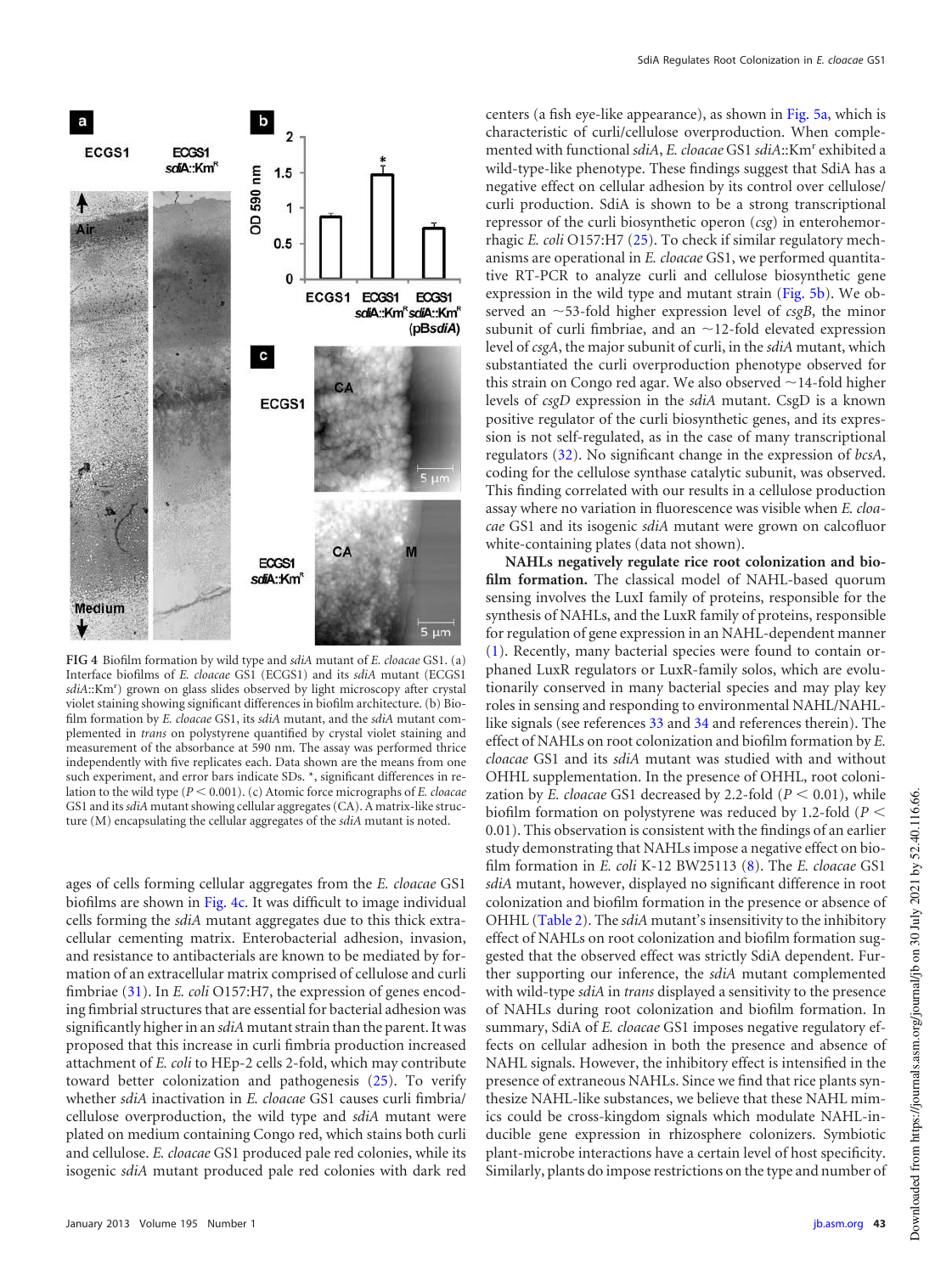

<span id="page-5-11"></span>**FIG 5** Curli overproduction by *E. cloacae* GS1 *sdiA*::Km<sup>r</sup> compared to the level of production by the parent strain. (a) Curli production phenotype of *E. cloacae* GS1, its *sdiA* mutant, and the *sdiA* mutant complemented in *trans* on Congo red medium. All three strains were grown on LB agar without NaCl containing Congo red at 25°C for 48 h, and the plate was scanned on a high-resolution gel scanner. *E. cloacae* GS1 produced pale red colonies (w), while the *sdiA* mutant produced red colonies with dark red centers showing a typical fish eye-like appearance characteristic of curli overproduction (m). The *sdiA* mutant complemented in *trans* appeared similar to the wild type (p). (b) Effect of *sdiA* inactivation on the expression of curli (*csgB*, *csgA*, *csgD*) and cellulose biosynthesis (*bcsA*) genes in *E. cloacae* GS1. Gene expression values of the wild type were set equal to 1 to calculate the relative change in gene expression in the *sdiA* mutant. Quantitative RT-PCR was performed twice independently, including triplicate measurements of gene expression per gene, and yielded similar results. Data shown are the mean relative change in expression  $\pm$  standard deviation from one such experiment. \*, significant differences in relation to the wild type ( $P$  <  $0.001$ ).

bacteria that colonize their rhizosphere. This phenomenon, termed the "rhizosphere effect," heavily influences the bacterial communities associated with the plant, as it allows preferential selection of a few bacterial species, inhibiting the growth of some and not affecting some [\(35\)](#page-6-22). It is known that root colonization by beneficial bacteria involves an attraction phase, a settlement phase, and a residence phase. The residence phase is when the root surface attains a maximal bacterial population, beyond which the bacterial count becomes dependent on root growth [\(36\)](#page-6-23). Thus, any plant allows only permissible populations to inhabit its rhizosphere, irrespective of the total inoculated population. In the case of beneficial bacteria, this permissible population is usually sufficient to promote plant growth and improve nutrition. Our findings presented in this article suggest that inactivation of *sdiA* leads to a 4-fold increase in the permissible population allowed on the rice root surface. We propose that this increase could be a combinatorial effect of derepression of the curli biosynthetic genes and insensitivity to rice-derived NAHL mimics as a result of *sdiA* inactivation.

### **ACKNOWLEDGMENTS**

This work was financially supported by the Indian Council for Agricultural Research [NBAIM/AMAAS/2007-2012/MG (5)/PG/BG/3]. Central facilities at the Center for Excellence in Genomic Sciences, UGC Networking Resource Center in Biological Sciences, and DBT-IPLS are acknowledged.

M.S. gratefully acknowledges constructive discussions with Hussain Munavar, Manoharan Ramasamy, Chitralekha Manoharan, Madhankumar Anandhakrishnan, and Shanmughapriya Vinod. We thank Shanmugasundaram Sambandam and Balachandar Kalaiarasan for their technical support in atomic force microscopy.

*A. tumefaciens* NT1(pZLR4) and pBA405 were generous gifts from Stephen Farrand, University of Illinois, and Brian Ahmer, Ohio State University, respectively. pSB401, pSB406, and pSB1075 were obtained from Paul Williams, University of Nottingham. pIVETP was a gift from Gail Preston, University of Oxford.

#### <span id="page-5-0"></span>**REFERENCES**

- 1. **Fuqua WC, Winans SC, Greenberg EP.** 1994. Quorum sensing in bacteria: the LuxR-LuxI family of cell density-responsive transcriptional regulators. J. Bacteriol. **176**:269 –275.
- <span id="page-5-2"></span><span id="page-5-1"></span>2. **Antunes LC, Ferreira RB, Buckner MM, Finlay BB.** 2010. Quorum sensing in bacterial virulence. Microbiology **156**:2271–2282.
- 3. **Koutsoudis MD, Tsaltas D, Minogue TD, von Bodman SB.** 2006. Quorum-sensing regulation governs bacterial adhesion, biofilm development, and host colonization in Pantoea stewartii subspecies stewartii. Proc. Natl. Acad. Sci. U. S. A. **103**:5983–5988.
- <span id="page-5-3"></span>4. **Case RJ, Labbate M, Kjelleberg S.** 2008. AHL-driven quorum-sensing circuits: their frequency and function among the proteobacteria. ISME J. **2**:345–349.
- <span id="page-5-4"></span>5. **Dyszel JL, Soares JA, Swearingen MC, Lindsay A, Smith JN, Ahmer BM.** 2010. E. coli K-12 and EHEC genes regulated by SdiA. PLoS One **5**:e8946. doi:10.1371/journal.pone.0008946.
- 6. **Kanamaru K, Tatsuno I, Tobe T, Sasakawa C.** 2000. SdiA, an Escherichia coli homologue of quorum-sensing regulators, controls the expression of virulence factors in enterohaemorrhagic Escherichia coli O157:H7. Mol. Microbiol. **38**:805– 816.
- <span id="page-5-6"></span><span id="page-5-5"></span>7. **Michael B, Smith JN, Swift S, Heffron F, Ahmer BM.** 2001. SdiA of Salmonella enterica is a LuxR homolog that detects mixed microbial communities. J. Bacteriol. **183**:5733–5742.
- <span id="page-5-7"></span>8. **Lee J, Jayaraman A, Wood TK.** 2007. Indole is an inter-species biofilm signal mediated by SdiA. BMC Microbiol. **7**:42.
- 9. **Perez-Montano F, Guasch-Vidal B, Gonzalez-Barroso S, Lopez-Baena FJ, Cubo T, Ollero FJ, Gil-Serrano AM, Rodriguez-Carvajal MA, Bellogin RA, Espuny MR.** 2011. Nodulation-gene-inducing flavonoids increase overall production of autoinducers and expression of N-acyl homoserine lactone synthesis genes in rhizobia. Res. Microbiol. **162**:715– 723.
- <span id="page-5-8"></span>10. **Teplitski M, Robinson JB, Bauer WD.** 2000. Plants secrete substances that mimic bacterial N-acyl homoserine lactone signal activities and affect population density-dependent behaviors in associated bacteria. Mol. Plant Microbe Interact. **13**:637– 648.
- <span id="page-5-9"></span>11. **Teplitski M, Chen H, Rajamani S, Gao M, Merighi M, Sayre RT, Robinson JB, Rolfe BG, Bauer WD.** 2004. Chlamydomonas reinhardtii secretes compounds that mimic bacterial signals and interfere with quorum sensing regulation in bacteria. Plant Physiol. **134**:137–146.
- <span id="page-5-10"></span>12. **Degrassi G, Devescovi G, Solis R, Steindler L, Venturi V.** 2007. Oryza sativa rice plants contain molecules that activate different quorum-